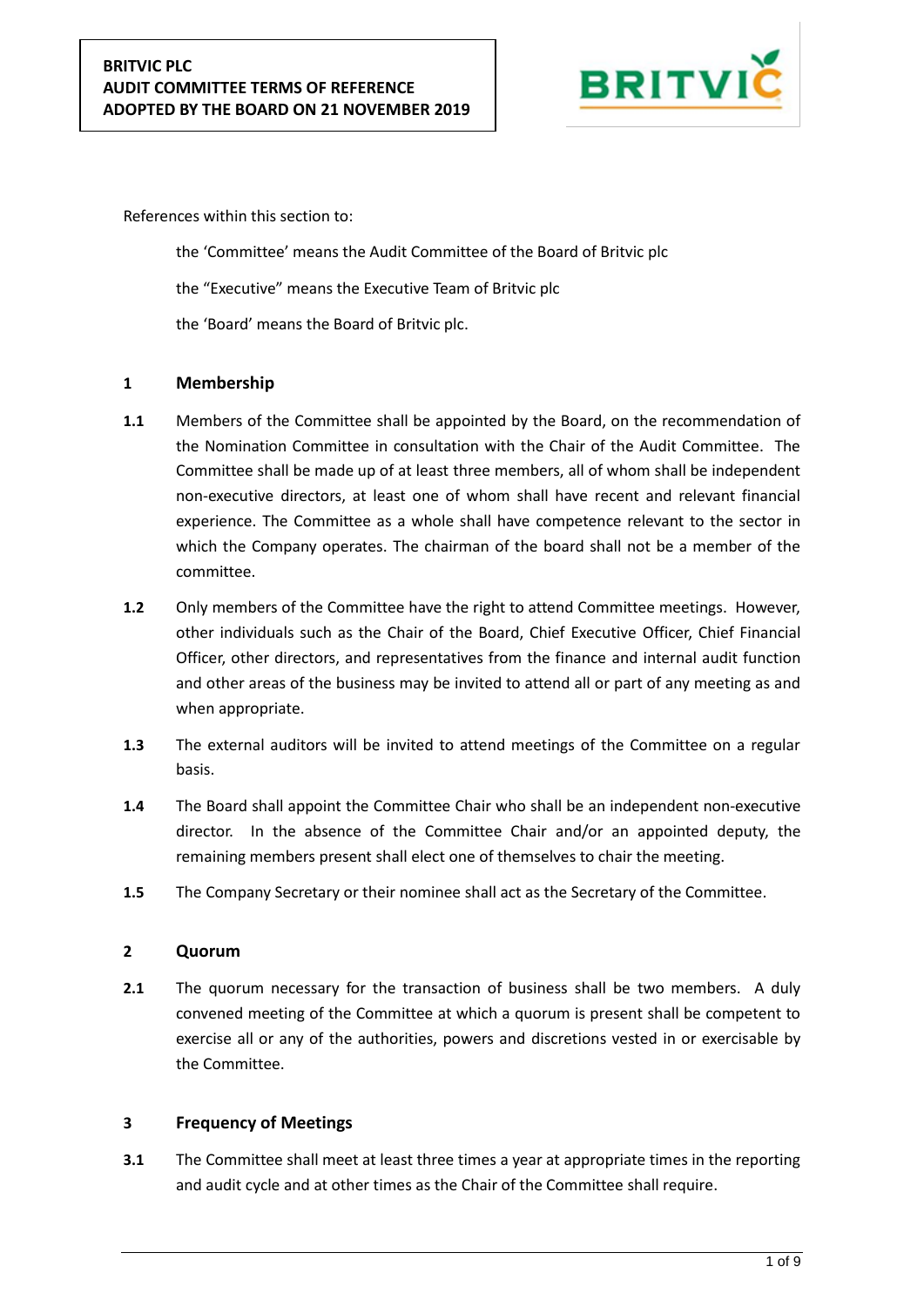

**3.2** Outside of the formal meeting programme, the Committee Chair and, when required, the other Committee members, will maintain a dialogue with key individuals involved in the Company's governance including the Chair of the Board, the Chief Executive Officer, the Chief Financial Officer, the External Audit Lead Partner and the Head of Internal Audit and Risk.

### **4 Notice of Meetings**

- **4.1** Meetings of the Committee shall be called by the Secretary of the Committee at the request of any of its members or at the request of the internal or external auditors if they consider it necessary.
- **4.2** Unless otherwise agreed, notice of each meeting confirming the venue, time and date together with an agenda of items to be discussed, shall be forwarded to each member of the Committee and any other person required to attend, no later than five working days before the date of the meeting. Supporting papers shall be sent to Committee members and to other attendees as appropriate, at the same time.

### **5 Minutes of Meetings**

- **5.1** The Secretary shall minute the proceedings and resolutions of all meetings of the Committee, including the names of those present and in attendance.
- **5.2** Minutes of Committee meetings shall be circulated promptly to all members of the Committee and the Chair of the Board.

# **6 Annual General Meeting**

The Chair of the Committee shall attend the Annual General Meeting and be prepared to respond to any shareholder questions on the Committee's reports and activities.

#### **7 Duties**

The Committee should carry out the duties below for the parent company, major subsidiary undertakings and the group as a whole, as appropriate.

#### **7.1 Financial Reporting**

- **7.1.1** The Committee shall:
	- (i) monitor the integrity of the financial and narrative statements of the company, including its annual and half-yearly reports, interim management statements and any other formal announcement relating to its financial performance, reviewing significant financial reporting issues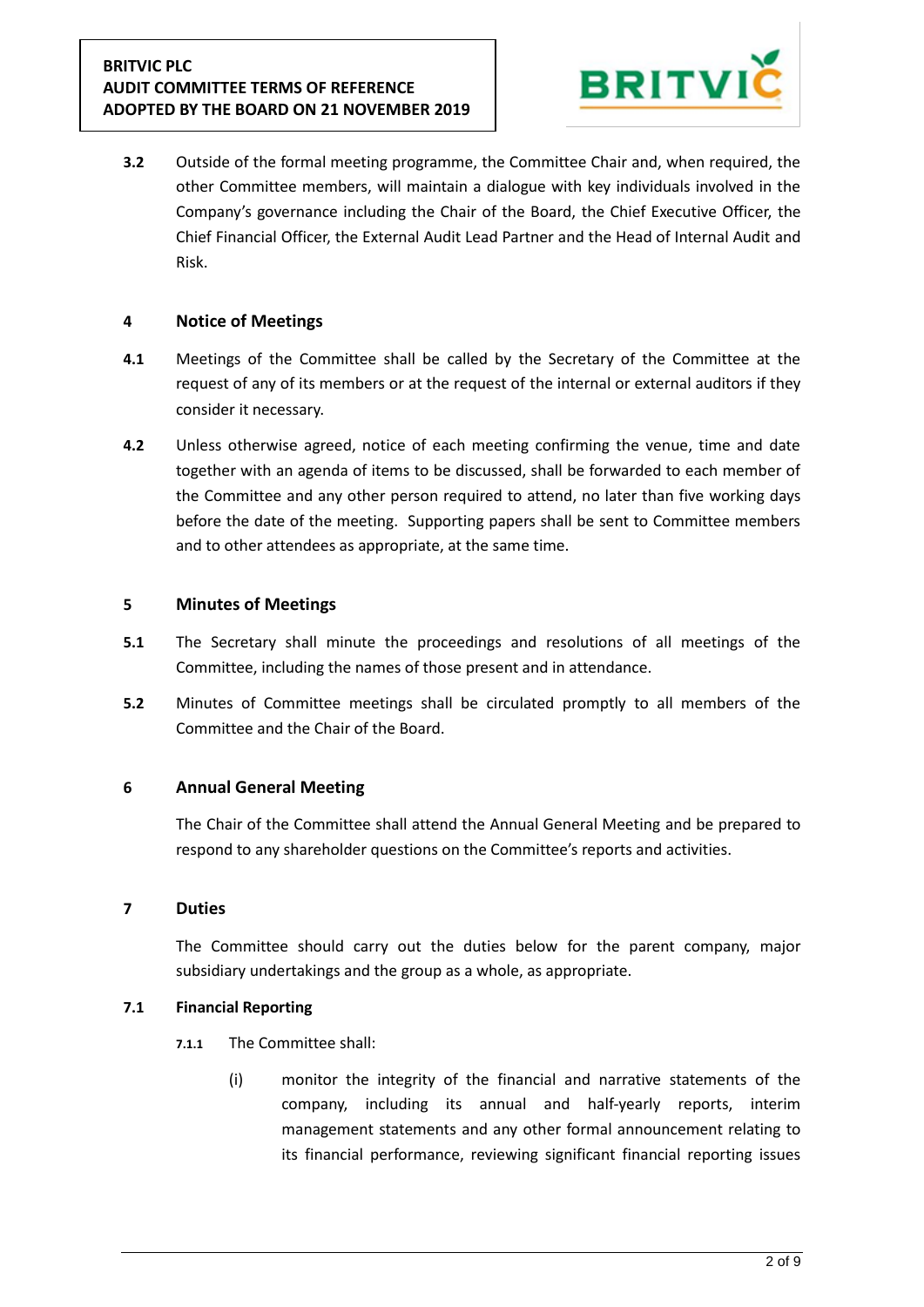

and judgements which they contain, having regard to matters communicated to it by the external auditors;

- (ii) review summary financial statements, significant financial returns to regulators and any financial information contained in certain other documents, such as announcements of a price sensitive nature provided that such monitoring and review is not inconsistent with any requirement for prompt reporting under the Listing Rules;
- (iii) provide advice to the Board on whether the annual report and accounts, taken as a whole, is fair, balanced and understandable and provides the information necessary for shareholders to assess the company's performance, business model and strategy.
- **7.1.2** The Committee shall review and challenge where necessary:
	- (i) the application of, and any changes to, accounting policies both on a year on year basis and across the Group;
	- (ii) the methods used to account for significant or unusual transactions where different approaches are possible;
	- (iii) whether the Company has followed appropriate accounting standards and made appropriate estimates and judgements, taking into account the views of the external auditor;
	- (iv) the clarity and completeness of disclosure in the company's financial reports and the context in which statements are made; and
	- (v) all material information presented with the financial statements, such as the report on the Company's operations, business model and strategy, its financial performance and its corporate governance report requirements. (insofar as it relates to the audit and risk management).
- **7.1.3** Where the Committee is not satisfied with any aspect of the proposed financial reporting by the Company, it shall report its views to the Board.

#### **7.2 Internal Controls and Risk Management Systems**

- **7.2.1** on behalf of the Board, establish procedures to oversee the internal control framework and periodically review the effectiveness of the company's internal control and risk management systems that identify, assess, manage and monitor financial risks, and other internal control and risk management systems;
- **7.2.2** provide advice to the Board on how, taking into account the Company's position and principal risks, the Company's prospects have been assessed, over what period and why the period is regarded as appropriate, and advise on whether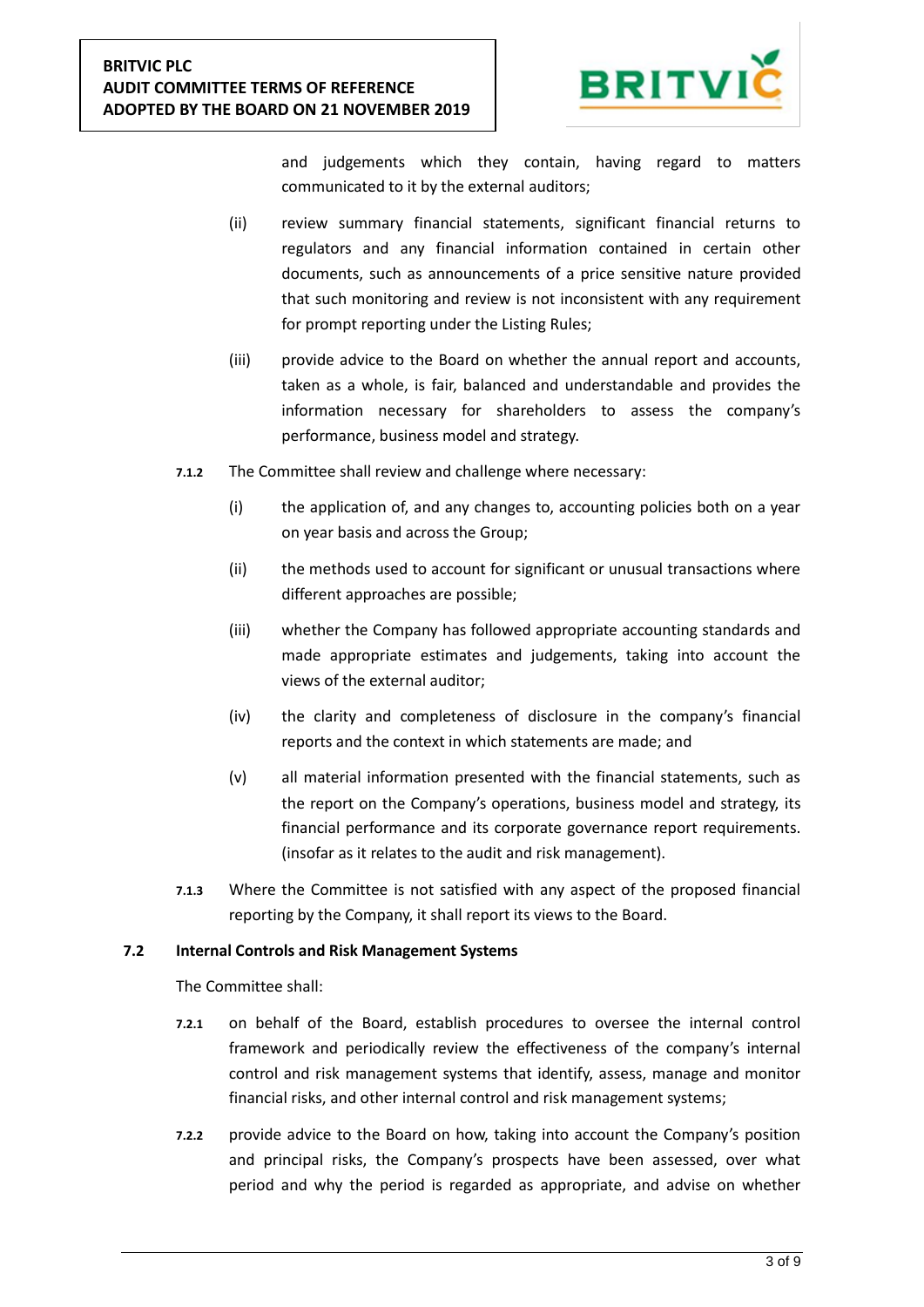

there is a reasonable expectation that the Company will be able to continue in operation and meet its liabilities as they fall due over the said period; and

**7.2.3** review and approve the statements to be included in the annual report concerning internal control and risk management.

#### **7.3 Compliance, Whistleblowing and Fraud**

The Committee shall

- **7.3.1** on behalf of the Board, review the Company's arrangements for its employees, contractors, suppliers, customers and agents to raise concerns, in confidence and anonymously, about possible wrongdoing in financial reporting or other matters. The Committee shall ensure that the Company's arrangements allow proportionate and independent investigation of such matters and appropriate follow up action;
- **7.3.2** review the company's procedures for detecting fraud; and
- **7.3.3** review the company's systems and controls for the prevention of bribery and receive reports on non-compliance.

#### **7.4 Internal Audit**

- **7.4.1** monitor and review the scope, extent and effectiveness of the Group's internal audit function in the context of the Company's overall risk management system;
- **7.4.2** approve the appointment and removal of the head of the internal audit and risk function;
- **7.4.3** consider and approve the remit of the internal audit and risk function and ensure it has unrestricted scope, adequate resources and appropriate access to information to enable it to perform its function effectively and in accordance with the relevant professional standards and ensure the function has adequate standing and is free from management or other restrictions;
- **7.4.4** review and assess the annual internal audit plan to ensure that it is aligned with the key risks of the business and receive regular reports on the work carried out;
- **7.4.5** review promptly all significant reports addressed to the Committee from the internal auditor;
- **7.4.6** review and monitor management's responsiveness to the findings and recommendations of the internal auditor;
- **7.4.7** meet the head of internal audit at least once a year, without management being present, to discuss their remit and any issues arising from the internal audits carried out; and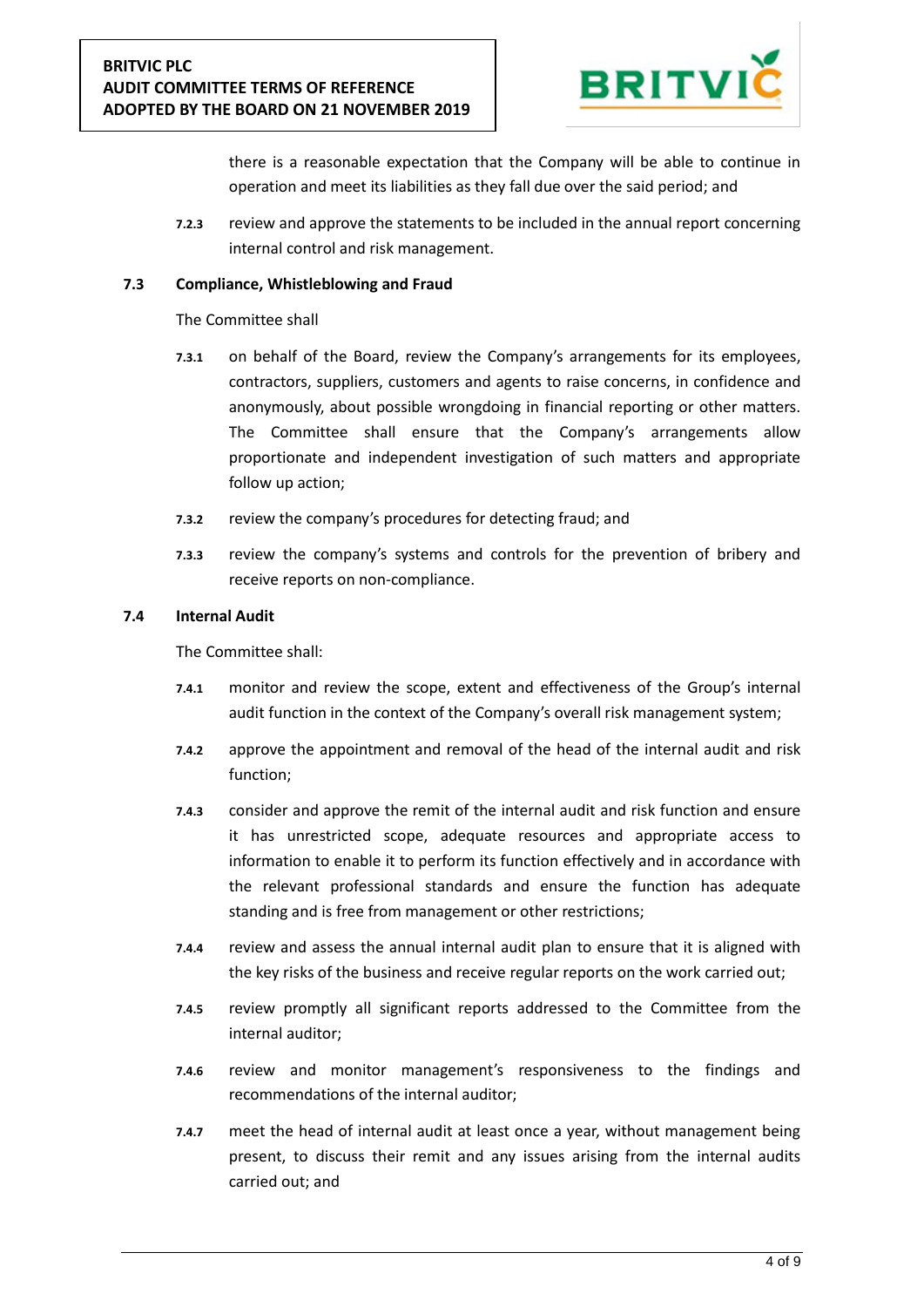

**7.4.8** ensure that the head of internal audit and risk has direct access to the Chair of the Board and to the Committee.

#### **7.5 External Audit**

- **7.5.1** consider and make recommendations to the Board, to be put to shareholders for approval at the AGM, in relation to the appointment, re-appointment and removal of the company's external auditor;
- **7.5.2** in the event that the auditor resigns, investigate the issues leading to this and decide whether any action is required;
- **7.5.3** at least once every ten years, conduct a tender process for the audit services contract to enable the Committee to compare the quality and effectiveness of the services provided by the auditor with those of other audit firms and, in respect of such tender, develop and oversee the selection process, ensuring that all tendering firms have such access as is necessary to information and individuals during the tendering process;
- **7.5.4** oversee the relationship with the external auditor including (but not limited to):
	- (i) approval of their remuneration, whether fees for audit or non-audit services, and ensure that the level of fees is appropriate to enable an adequate audit to be conducted;
	- (ii) approval of their terms of engagement, including any engagement letter issued at the start of each audit and the scope of the audit;
	- (iii) assessing annually their independence and objectivity taking into account relevant UK professional, ethical and regulatory requirements, including any threats to the auditor's independence and the safeguards to mitigate these threats, including the provision of any non-audit services; satisfying itself that there are no relationships between the auditor and the Company outside the ordinary course of business (including the level of non-audit fees) that could adversely affect the auditor's independence and objectivity or the audit process;
	- (iv) satisfying itself that there are no relationships (such as family, employment, investment, financial or business) between the auditor and the Company (other than in the ordinary course of business);
	- (v) agreeing with the Board a policy on the employment of former employees of the Company's auditor, then monitoring the implementation of this policy;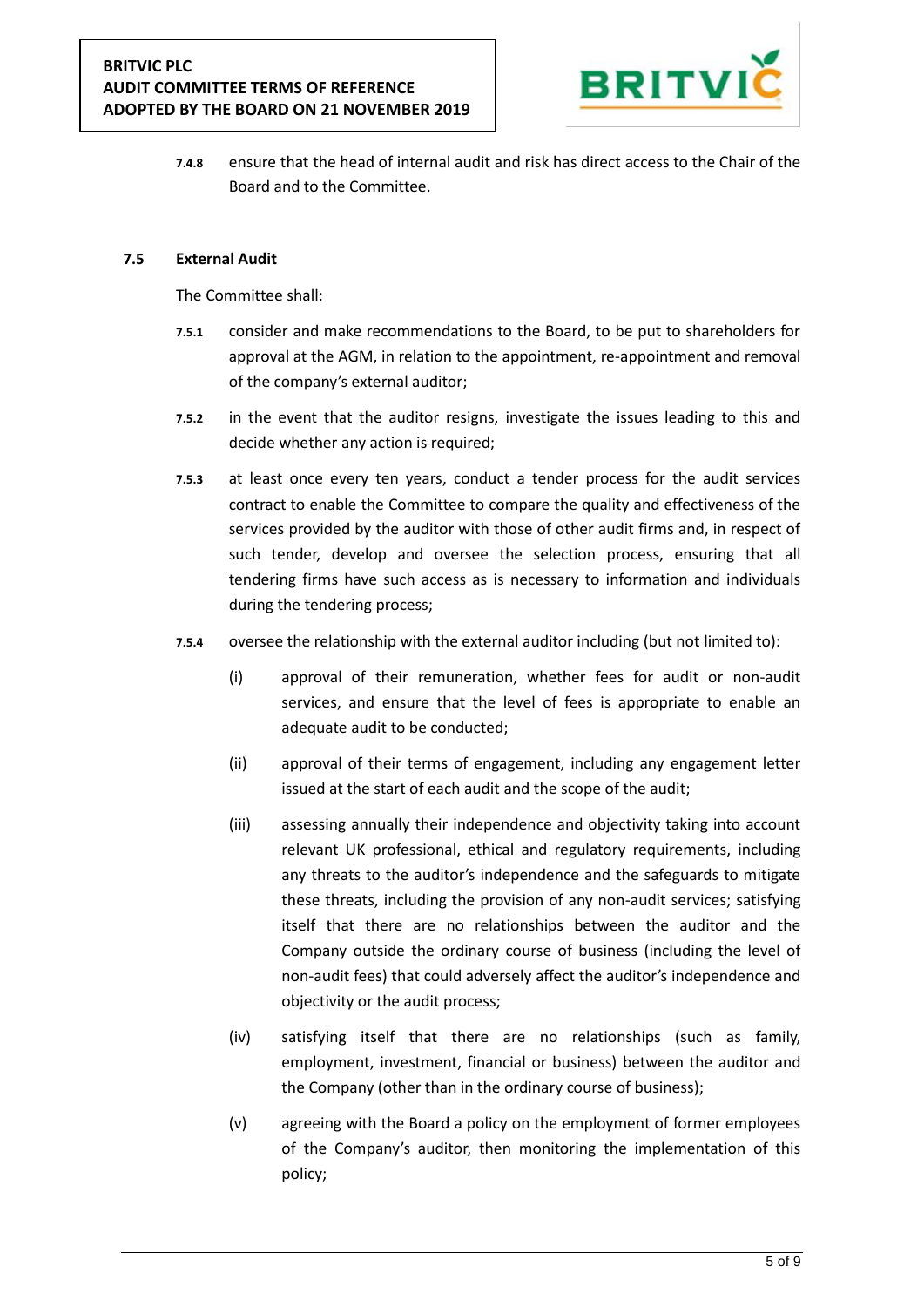

- (vi) monitoring the auditor's compliance with relevant ethical and professional guidance on the rotation of audit partners, the level of fees paid by the Company compared to the overall fee income of the firm, office and partner and other related requirements;
- (vii) assessing annually their qualifications, expertise and resources including the rotational procedures for the lead audit partner and the effectiveness of the audit process which shall include a report from the external auditor on their own internal quality procedures; and
- (viii) seeking to ensure co-ordination with the activities of the internal audit function.
- **7.5.5** meet regularly with the external auditor, including once at the planning stage before the audit and once after the audit at the reporting stage, and at least once a year, without management being present, to discuss their remit and any issues arising from the audit;
- **7.5.6** discuss with the external auditor the factors that could affect audit quality and review and approve the annual audit plan and ensure that it is consistent with the scope of the audit engagement;
- **7.5.7** review the findings of the audit with the external auditor. This shall include but not be limited to, the following;
	- (i) a discussion of any major issues which arose during the audit,
	- (ii) the auditor's explanation of how the risks to audit quality were addressed,
	- (iii) key accounting and audit judgements,
	- (iv) the auditor's view of their interactions with senior management, and
	- (v) levels of errors identified during the audit;
- **7.5.8** review the effectiveness of the audit, which should include:
	- (i) a review of whether the auditor has met the agreed audit plan and understand the reasons for any changes, including changes in perceived audit risks and the work undertaken to address those risks;
	- (ii) considering the external auditor's robustness and perceptiveness in handling key accounting and audit judgements;
	- (iii) a review of any representation letter(s) requested by the external auditor before they are signed by management;
	- (iv) a review of the external auditor's report, including the management letter and management's response to the auditor's findings and recommendations;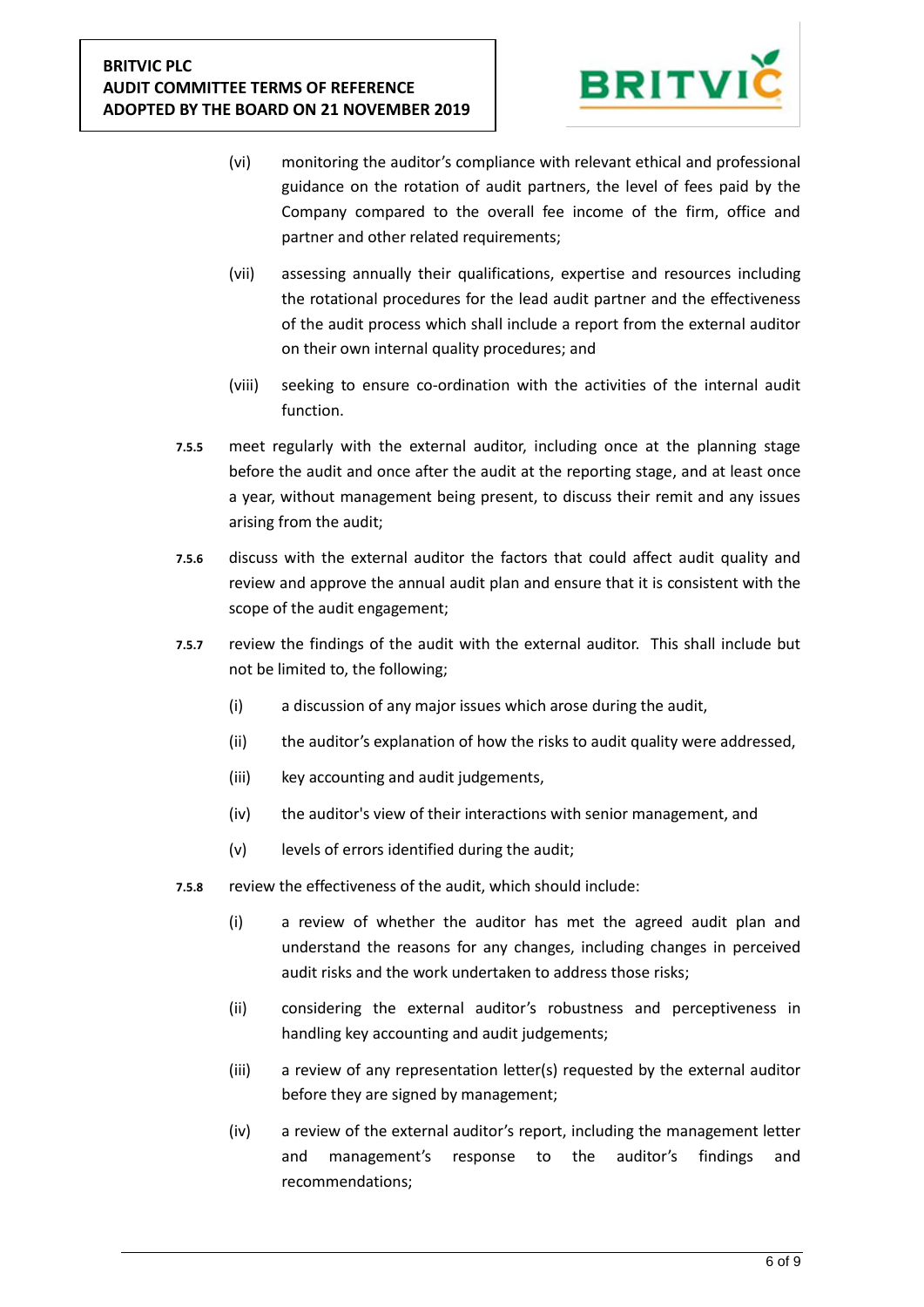

- (v) obtaining feedback from key people on the conduct of the audit; and
- (vi) reporting to the Board on the effectiveness of the audit.
- **7.5.9** develop and recommend to the Board, and implement, the Company's formal policy on the external auditor's provision of non-audit services, including the Committee's approval of non-audit services and the types of non-audit service to be pre-approved, and assessment of whether non-audit services have a direct or material effect on the audited financial statements. The policy should include assessment of:
	- (i) threats to the external auditor's independence and objectivity and any safeguards in place to eliminate or reduce threats;
	- (ii) the nature of non-audit services;
	- (iii) in light of the external audit firm's skills and experience, whether it is the most suitable supplier of the non-audit service;
	- (iv) the fees for the non-audit services, both for individual services and in aggregate, relative to the audit fee, including special terms and conditions; and
	- (v) the criteria governing compensation of the individuals performing the audit;
- **7.5.10** keep the policy for the provision of non-audit services under review.

#### **7.6 Reporting Responsibilities**

- **7.6.1** The Committee Chair shall report verbally to the Board on its proceedings after each meeting on all matters within its duties and responsibilities.
- **7.6.2** The Committee shall make whatever recommendations to the Board it deems appropriate on any area within its remit where action or improvement is needed.
- **7.6.3** The Committee shall produce a report to be included in the Company's annual report to include:
	- (i) Committee membership and composition;
	- (ii) Committee duties and activities during the year;
	- (iii) the number of Committee meetings held and attendance over the course of the year;
	- (iv) how the Committee's performance evaluation has been conducted;
	- (v) the significant issues that the Committee considered in relation to the financial statements and how these issues were addressed, having regard to matters communicated to it by the external auditor;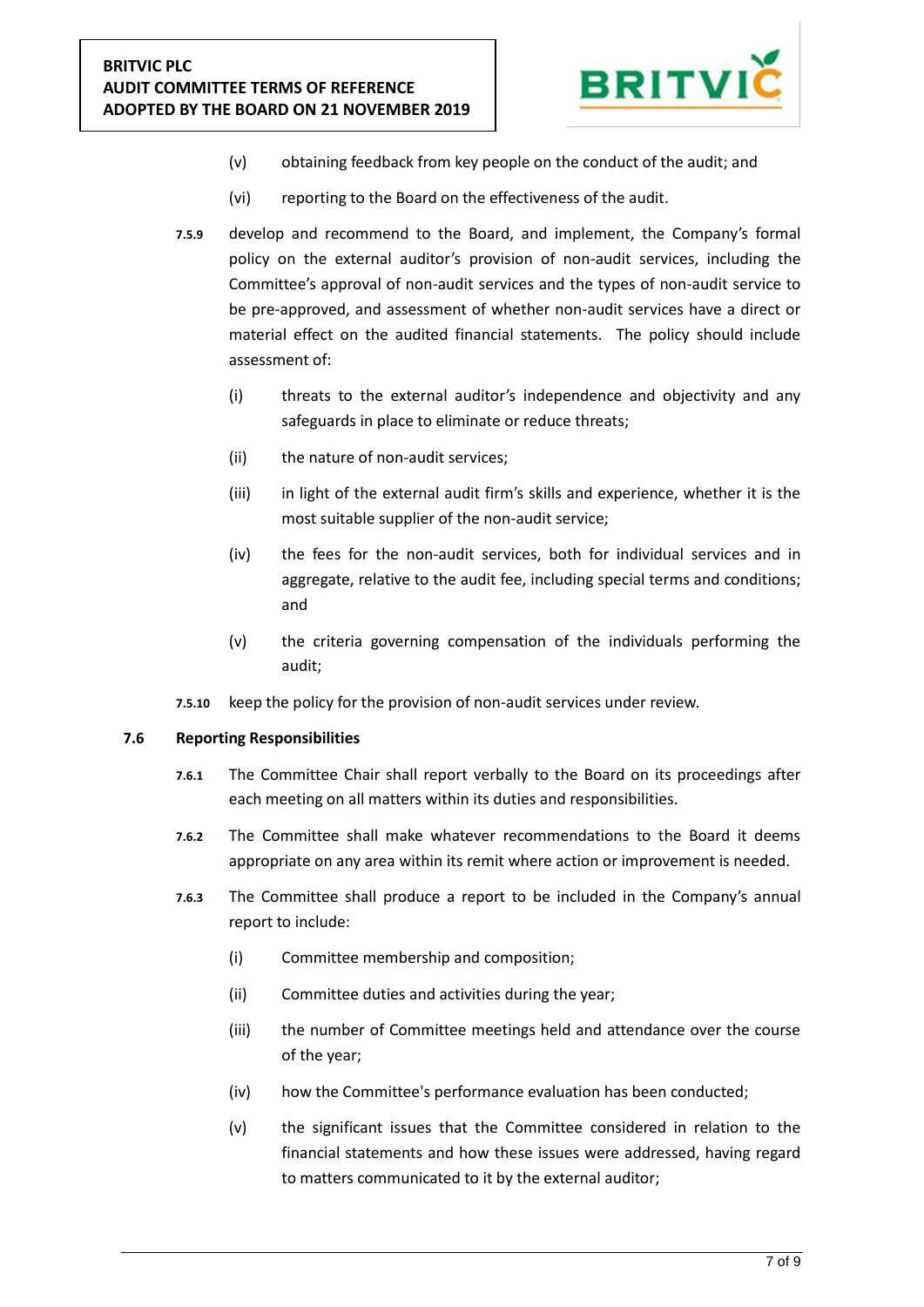# **BRITVIC PLC AUDIT COMMITTEE TERMS OF REFERENCE ADOPTED BY THE BOARD ON 21 NOVEMBER 2019**



- (vi) an explanation how it has assessed the independence and effectiveness of the external audit process and its approach taken to the appointment and reappointment of the external auditor, length of the current auditor's tenure, when a tender was last conducted, advance notice of any retendering plans (and reasons why completing the process in that proposed financial year is in the best interests of the Company's members) and any contractual provisions restricting the Committee's choice of auditor and the amount of fees paid to the auditor for any of its services;
- (vii) the Committee's policy for approval of non-audit services, how auditor objectivity and independence is safeguarded the audit fees for the statutory audit for audit related services and other non-audit services, including the ratio of audit to non-audit work, and for each significant engagement, or category of engagement, what the services are and why the Committee concluded that it was in the Company's best interests to purchase them from the external auditor;
- (viii) an explanation of how the Committee has addressed the effectiveness of the internal audit process;
- (ix) a description of the review of the effectiveness of the Company's risk management and internal control systems, covering financial, operational and compliance controls;
- (x) all other information requirements set out in the UK Corporate Governance Code; and
- (xi) any other issues on which the Board has requested the Committee's opinion.

# **7.7 Other Matters**

- **7.7.1** consider other duties determined by the Board from time to time;
- **7.7.2** work and liaise as necessary with all other Board committees, taking particular account of any delegation of the impact of risk management and internal controls to different committees;
- **7.7.3** seek engagement with shareholders on significant matters related to the Committee's areas of responsibility;
- **7.7.4** ensure it has access to sufficient resources in order to carry out its duties, including access to the Company Secretariat for assistance as required and unrestricted access to the Company's documents;